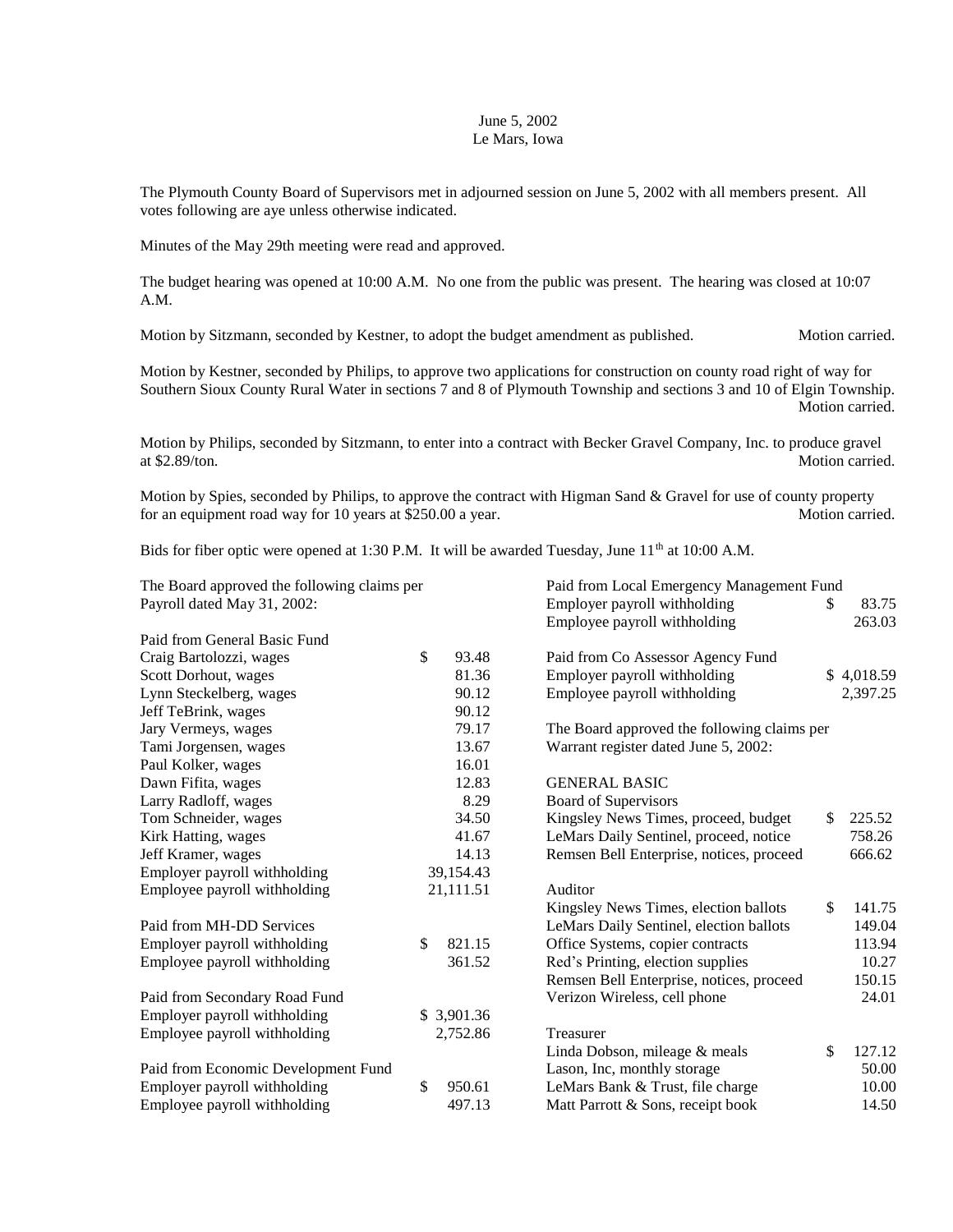| Perkins Office, copier contract              | \$<br>220.00 | <b>Medical Examiner</b>                   |              |
|----------------------------------------------|--------------|-------------------------------------------|--------------|
| Red's Printing, printing costs               | 90.26        | LeMars Ambulance, transport               | \$<br>370.00 |
|                                              |              | Pathology Medical Service, autopsy exp    | 1,300.95     |
| <b>County Attorney</b>                       |              | Siouxland Paramedics, transport           | 351.00       |
| Del Marketing, computer equipment            | \$2,941.00   |                                           |              |
| Office Systems, parts, toner                 | 202.77       | <b>Correctional Services</b>              |              |
| Carolyn Plueger, depositions                 | 348.00       | Ad/Vantage, jail booking equipment        | \$<br>167.00 |
| Red's Printing, letterhead                   | 132.78       | Carpenter Uniform, clothing               | 97.92        |
| Verizon Wireless, cell phone                 | 68.56        | Dept/Public Defense, lodging costs        | 85.00        |
|                                              |              | Fareway, jail provisions                  | 2.90         |
| Sheriff                                      |              | Fesler's Inc, jail supplies               | 39.00        |
| Amoco Oil, fuel                              | \$<br>32.11  | Galls' Inc, clothing allowance            | 126.98       |
| Bomgaars, dog supplies                       | 88.40        | Hy Vee, jail provisions                   | 366.84       |
| Heartland Car Care, tires                    | 344.00       | LeMars, City of, jail utilities           | 236.58       |
| Iowa Prison Industries, vehicle markings     | 116.83       | MidAmerican, jail utilities               | 119.60       |
| LeMars Ford Mercury, vehicle repairs         | 52.13        | Plymouth Life, jail meals/May             | 3,243.75     |
| Mike Clarey Enterprises, vehicle wash        | 50.00        | Presto-X-Co, pest control                 | 21.50        |
| Mike's Inc, fuel                             | 100.70       | Sioux City Journal, 6 month subscription  | 90.00        |
| Northern Exposure, photo development         | 26.48        | Sioux Sales Company, clothing allowance   | 174.90       |
|                                              |              |                                           |              |
| Ply Co Tire, vehicle tires                   | 314.93       |                                           |              |
| Susemihl's Uptown, vehicle repairs           | 239.90       | <b>District Court</b>                     |              |
| United Parcel Service, postage               | 19.00        | Ply Co Sheriff, fees                      | \$<br>519.28 |
| VISA, civil school meals, fuel               | 244.19       | West Group Payment Ctr, library updates   | 699.75       |
| Wal-Mart, office & dog supplies              | 57.97        |                                           |              |
|                                              |              | Communications                            |              |
| Recorder                                     |              | Dr Video/Radio Shack, tape recorder       | \$<br>129.99 |
| Imagetek, Inc, microfilm storage             | \$<br>6.50   | Frontier Communications, phone service    | 553.48       |
| ISAC, registration                           | 35.00        | Iowa Dept/Public Safety, teletype service | 800.00       |
| Microfilm Imaging, microfilm supplies        | 293.50       | Mainstay Systems, computer equipment      | 1,835.00     |
| Standard Office, supplies, equipment         | 955.70       | McLeod USA, phone service                 | 282.76       |
| U.S. Postal Service, envelopes               | 829.85       | Mediacom, service contract                | 49.90        |
|                                              |              | MidAmerican, tower site utilities         | 35.54        |
| <b>Veterans Affairs</b>                      |              | North West REC, utilities/tower site      | 43.00        |
| Don Neunaber, mileage, meals at conference\$ | 196.97       | Pentax Technologies, printer paper        | 46.70        |
| Gerrit Zomermaand, mileage to Sioux Falls    | 25.00        | Red's Printing, supplies                  | 503.03       |
|                                              |              | Tom Schneider, school meals               | 61.49        |
| <b>Conservation Board</b>                    |              | Standard Office, supplies                 | 100.77       |
| North West REC, electric                     | \$<br>195.34 | Staples, equipment, supplies              | 524.25       |
|                                              |              | Tri-State, vehicle equipment              | 52.00        |
| Weed Commission                              |              | Union Co Electric, utilities              | 32.02        |
| Van Diest Supply, herbicides                 | \$1,552.84   | Verizon Wireless, phone service           | 158.04       |
|                                              |              | Wal-Mart, supplies                        | 42.08        |
| <b>Human Services</b>                        |              |                                           |              |
| ATS Inc, phone repairs                       | \$<br>200.00 | Courthouse                                |              |
| Chemical Sanitizing, supplies                | 79.48        | Campbell's Electric, repairs              | \$<br>489.40 |
| Lora DeLair, cleaning services               | 152.00       | Car-Go-Express, gas for mower             | 53.17        |
| Emeritus Communications, long distance       | 650.76       | Iowa Dept/Agric & Land, inspection        | 55.70        |
| Frontier Communications, phone service       | 276.72       | Division/Labor Services, inspection       | 86.00        |
| Iowa Office Supply, supplies                 | 272.86       | Lamperts, materials                       | 56.83        |
| Le Mars, City of, water & sewer              | 22.23        | Maintenance Eng Ltd, lighting             | 467.37       |
| LeMars Postmaster, envelopes                 | 1,000.00     | Tim Pick, flowers, courthouse grounds     | 20.00        |
| MidAmerican Energy, gas & electric           | 256.38       | Van's Sanitation, garbage pick-up         | 83.55        |
| Mike Anthony Plbg/Htg, services              | 30.00        |                                           |              |
| U.S. Cellular, cell phones                   | 58.76        | Data Processing                           |              |
| Wal-Mart, supplies                           | 18.42        | Shawn Olson, mileage                      | \$<br>79.50  |
|                                              |              | Standard Office, paper, equipment         | 1,489.16     |
|                                              |              |                                           |              |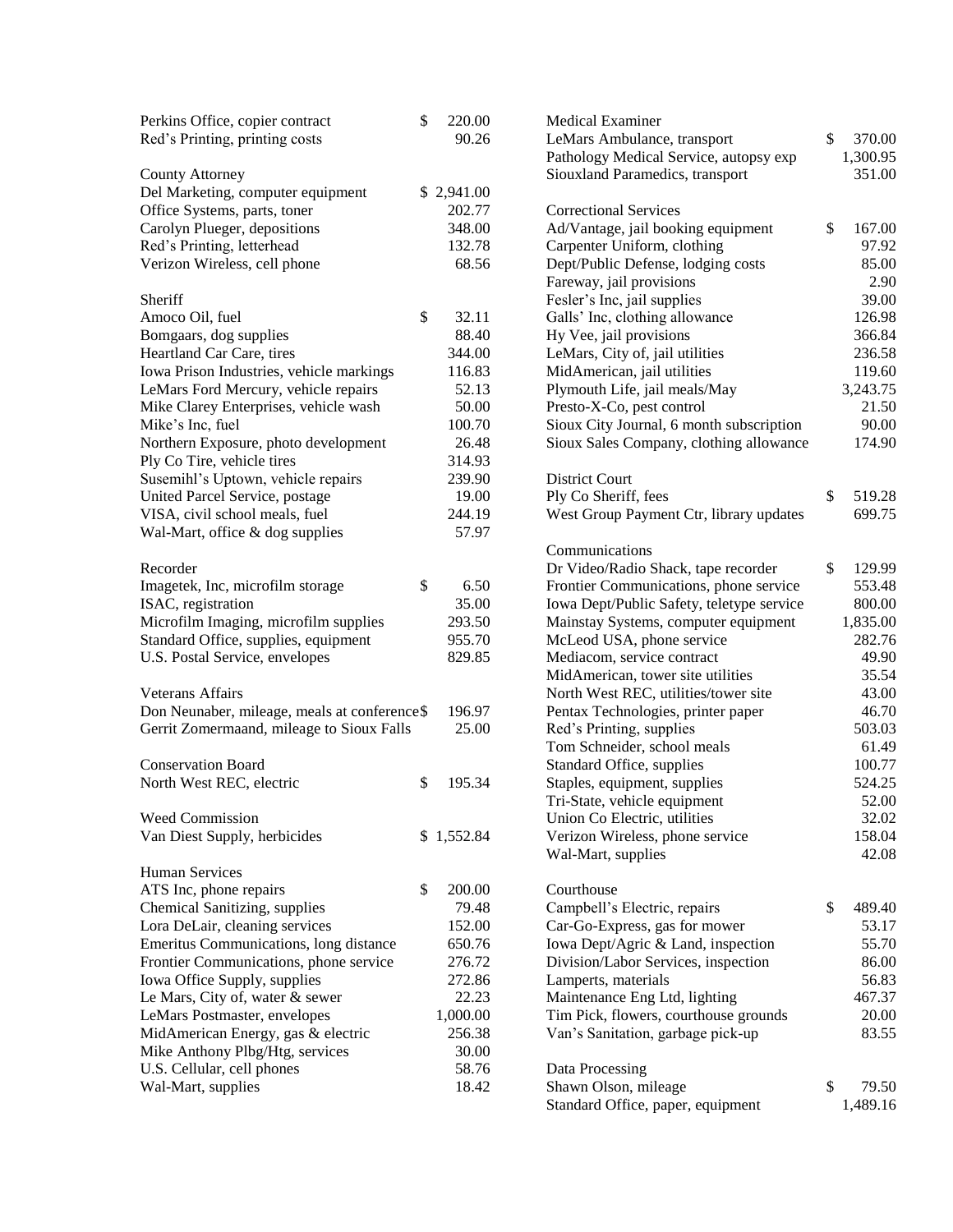| Juvenile Probation                         |            |        | C.J. Cooper & Associates, safety             | \$<br>29.00 |
|--------------------------------------------|------------|--------|----------------------------------------------|-------------|
| Scott Bixenman, attorney fees              | \$         | 80.00  | Bradley Dirksen, fees, damages, condemn      | 205.50      |
| Cherokee Co Sheriff, fees                  |            | 19.00  | George Dirksen, fees, damages, condemn       | 325.50      |
| Quakerdale, shelter care                   | 1,443.15   |        | Dr Video/Radio Shack, parts                  | 19.98       |
|                                            |            |        | Electronic Engineering, sundry               | 47.50       |
| <b>Community Services</b>                  |            |        | F.W. Construction, miscellaneous             | 258.73      |
| Scott Bixenman, fees                       | \$         | 90.00  | W.R. Felton, fees, damages, condemn          | 295.50      |
|                                            |            |        | Force America, parts                         | 881.35      |
| Nondepartmental                            |            |        | Frontier Communications, sundry              | 224.56      |
| C.A. Bartolozzi, ins reimb                 | \$         | 104.18 | Nancy Gable, crop/property damages           | 1,676.50    |
| Kay Bohnenkamp, ins reimb                  |            | 9.00   | Helen Galles, grounds                        | 60.00       |
| Kris Callahan, ins reimb                   |            | 565.09 | Paul Galles, ins reimb                       | 689.83      |
| Betsy Chilton, ins reimb                   |            | 37.76  | Graves Construction, project                 | 32,534.84   |
| Linda Gaumnitz, ins reimb                  |            | 64.00  | City of Hinton, sundry                       | 56.07       |
| Jerry Groenhagen, ins reimb                |            | 22.00  | Russ Hobson, ins reimb                       | 376.17      |
| Kara Harpenau, ins reimb                   |            | 57.80  | Janitor Depot, miscellaneous                 | 429.33      |
| Larry Hoffman, ins reimb                   |            | 33.55  | Delbert Johns, fees, damages, condemn        | 163.00      |
| IMWCA, premium                             | 14,042.00  |        | K & R Repair, parts                          | 75.46       |
| Bobbi Kellen, ins reimb                    | 1,530.57   |        | Ken's Repair, parts                          | 20.00       |
| Lisa Knutson, ins reimb                    |            | 35.97  | Kimball-Midwest, parts                       | 477.10      |
| K. Kae Meyer, ins reimb                    |            | 151.62 | Kooiker, bridges                             | 4,348.00    |
| Shawn Olson, ins reimb                     |            | 40.73  | Lamperts, miscellaneous                      | 900.42      |
| Larry Radloff, ins reimb                   |            | 38.50  | Katherine Langel, fees, damages, condemn     | 572.00      |
| Rachael Siebens, ins reimb                 |            | 155.10 | Lawson Products, parts                       | 79.02       |
| Dennis Sohl, ins reimb                     |            | 765.87 | LeMars Ford Mercury, new equipment           | 45,396.00   |
| Jack Spies, ins reimb                      |            | 92.87  | Terry Marienau, ins reimb                    | 99.57       |
| Mike Van Otterloo, ins reimb               |            | 11.60  | Metal Culverts, pipe culverts                | 4,257.20    |
| David Vander Hamm, ins reimb               |            | 641.60 | Stan Meyer, crop/property damages            | 903.00      |
|                                            |            |        | Micro Warehouse, equipment                   | 391.99      |
| MH-DD SERVICES FUND                        |            |        | MidAmerican, sundry                          | 644.63      |
| Mental Health Administrator                |            |        | Midwest Equipment, sundry                    | 73.14       |
| Iowa Dept/Human Services, service          | \$1,545.75 |        | Mike's Inc, fuel, gasoline                   | 1,367.70    |
| Sharon Nieman, mileage                     |            | 50.10  | Harold Moffatt, fees, damages, condemn       | 544.00      |
| Plains Area Mental Hlth, services for 4/02 | 19,346.55  |        | Mrci, supplies                               | 1,178.00    |
| Douglas Roehrich, legal fees               |            | 50.00  | North West REC, sundry                       | 19.00       |
|                                            |            |        | Northern Iowa Telephone, sundry              | 39.95       |
| RURAL SERVICES BASIC FUND                  |            |        | Nuebel Chevrolet, service, parts             | 810.20      |
| Sanitarian                                 |            |        | Parsons Equipment, parts                     | 631.00      |
| C Gordon Greene, mileage                   | \$         | 86.37  | Ralph Peebles, crop/property damages         | 1,050.00    |
| Dave Miller, well permit reimb             |            | 45.00  | Jane Peterson, crop/property damages         | 518.00      |
| Lorne Nilles, 3 well closings              |            | 596.25 | Ply County Tire, tires/tubes                 | 421.08      |
| Rich Schuetz, 4 well closings              |            | 800.00 | Ply Ready Mix, concrete work                 | 928.00      |
|                                            |            |        | Power Plan Swaney, parts                     | 395.97      |
| Zoning                                     |            |        | Red's Printing, supplies                     | 116.04      |
| Frontier Communications, phone service     | \$         | 45.83  | Schlotfeldt Engineering, outside engineering | 318.75      |
| Alan Lucken, postage                       |            | 3.94   | Roger Shuff, erosion control                 | 1,520.00    |
| Standard Office, supplies                  |            | 7.89   | Curt Sitzmann, ins reimb                     | 205.27      |
|                                            |            |        | Darrell Sitzmann, mileage,                   | 21.28       |
| SECONDARY ROAD FUND                        |            |        | Eric Sitzmann, grounds                       | 90.00       |
| <b>County Engineer</b>                     |            |        | Luke Steeg, 05-11, 18, 25-02                 | 67.50       |
| Kenneth Ahlers, mileage                    | \$         | 39.48  | Sterling, sundry                             | 1,146.37    |
| City of Akron, sundry                      |            | 48.77  | Thermo King, parts                           | 23.30       |
| Arnold Motor Supply, parts                 |            | 225.93 | Van Diest Supply, granular                   | 573.30      |
| AT&T, sundry                               |            | 139.40 | Van's Sanitation, sundry                     | 33.43       |
| Dennis Binneboese, ins reimb               |            | 192.90 | Verizon Wireless, sundry                     | 84.08       |
| Bomgaars, miscellaneous                    |            | 588.87 | Vern Anderson, parts                         | 164.99      |
|                                            |            |        |                                              |             |